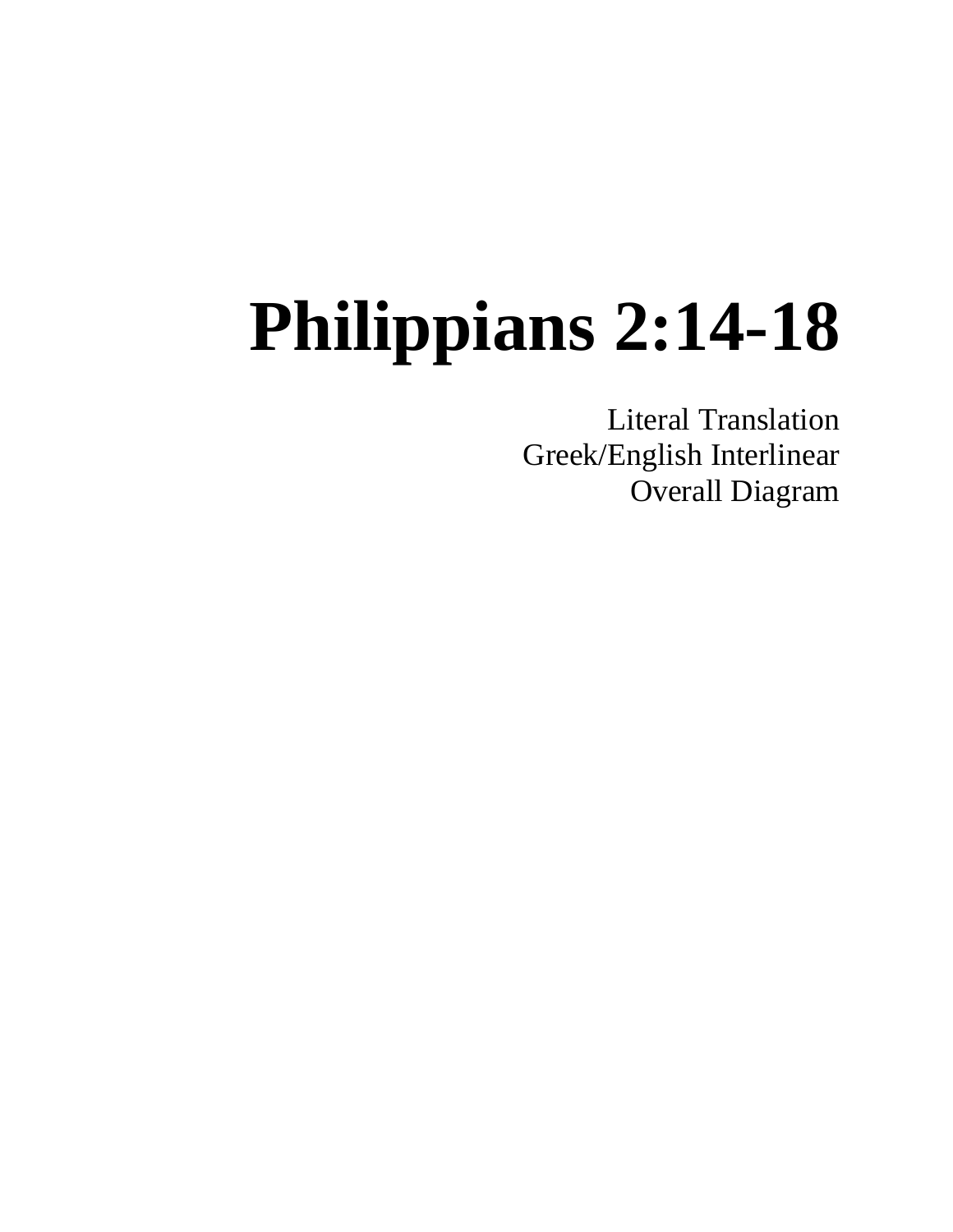Literal English Translation

**Philippians 2:1-11 The Principles of Fellowship**

> **Verse 1 The Condition of Fellowship**

**1 ¶ If** *there be* **therefore, any comfort in Christ, if any consolation of love, if any fellowship of** *the*  **Spirit, if any bowels and compassions,**

**Verse 2 The Instruction in Fellowship**

**2 fulfill my joy, in order that you should think the same thing, having the same love,** *being* **souls together, while minding the one thing,**

**Verse 3 The Motivation in Fellowship**

**3** *doing* **nothing according to strife or vain-glory, but in humble-mindedness, esteeming one another, as being better than themselves;**

**Verse 4 The Interaction of Fellowship**

**4 each** *one* **not observing the things of himself, but each** *one* **also** *the* **things of others.**

**Verses 5-11 The Illustration of Fellowship**

**5 For let this mind be in you, which** *was* **also in Christ Jesus,**

**6 who existing in the form of God did not consider**  *it* **robbery to be equal to God,**

**7 but emptied Himself, having taken** *the* **form of a slave, having become in** *the* **likeness of men**

**8 and having been found in fashion as a man, He humbled Himself, having become obedient until death, even** *the* **death of a cross.**

**9 On account of this God also highly exalted Him and gave to Him a name above every name,**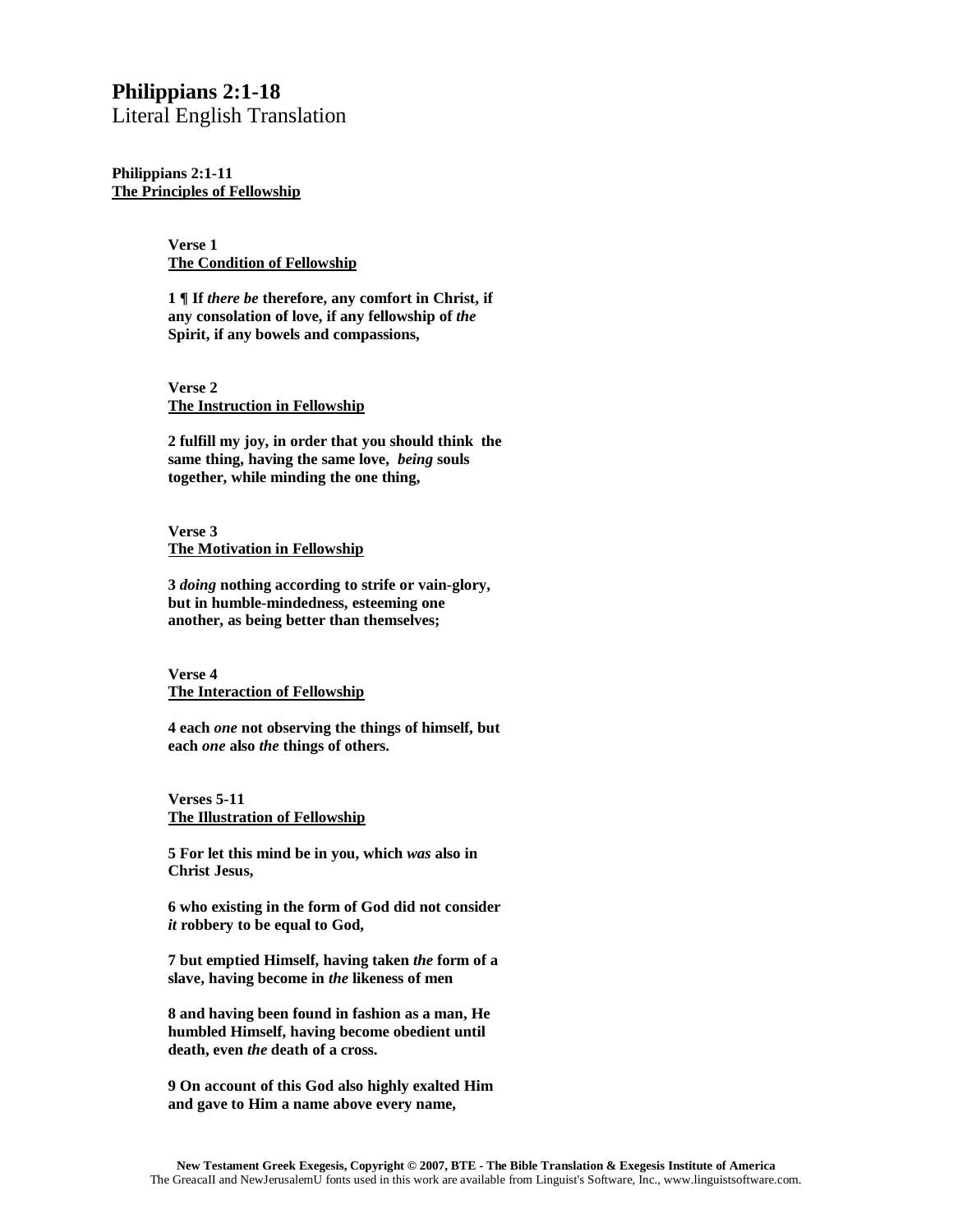Literal English Translation (continued)

**10 that in the name of Jesus every knee should bow, of heaven, and of earth, and under earth,**

**11 and every tongue should confess that "Lord Jesus Christ" for** *the* **glory of God** *the* **Father.** 

**Philippians 2:12-13 The Process of Fellowship**

> **<sup>12</sup> So then, my beloved, according as you always obeyed, not as in my presence only, but now much more in my absence, be working out your own salvation with fear and trembling.**

**<sup>13</sup> For God is the One energizing in you both to will and to do of** *his* **good pleasure.**

#### **Philippians 2:14-16 The Purpose for Fellowship**

Verse 14

The Contamination **<sup>14</sup> Be continually doing all things without murmurings and disputings:**

Verses 15-16a

The Representation

**<sup>15</sup> In order that you might become blameless and sincere, children of God, without blame, in** *the* **middle of a crooked and having become perverse generation, among whom you are shining as luminaries in** *the* **world;**

**<sup>16</sup> While holding firm the word of life;**

Verse 2:16b The Celebration **for boasting for me for** *the* **day of Christ, that I did not run for emptiness, neither labored for emptiness.**

#### **Philippians 2:17-18 The Procedure for Fellowship**

Verses 17-18 The Commitment in Fellowship

**<sup>17</sup> But, if indeed I am being poured out upon the sacrifice and service of your faith, I rejoice, and I rejoice with you all;**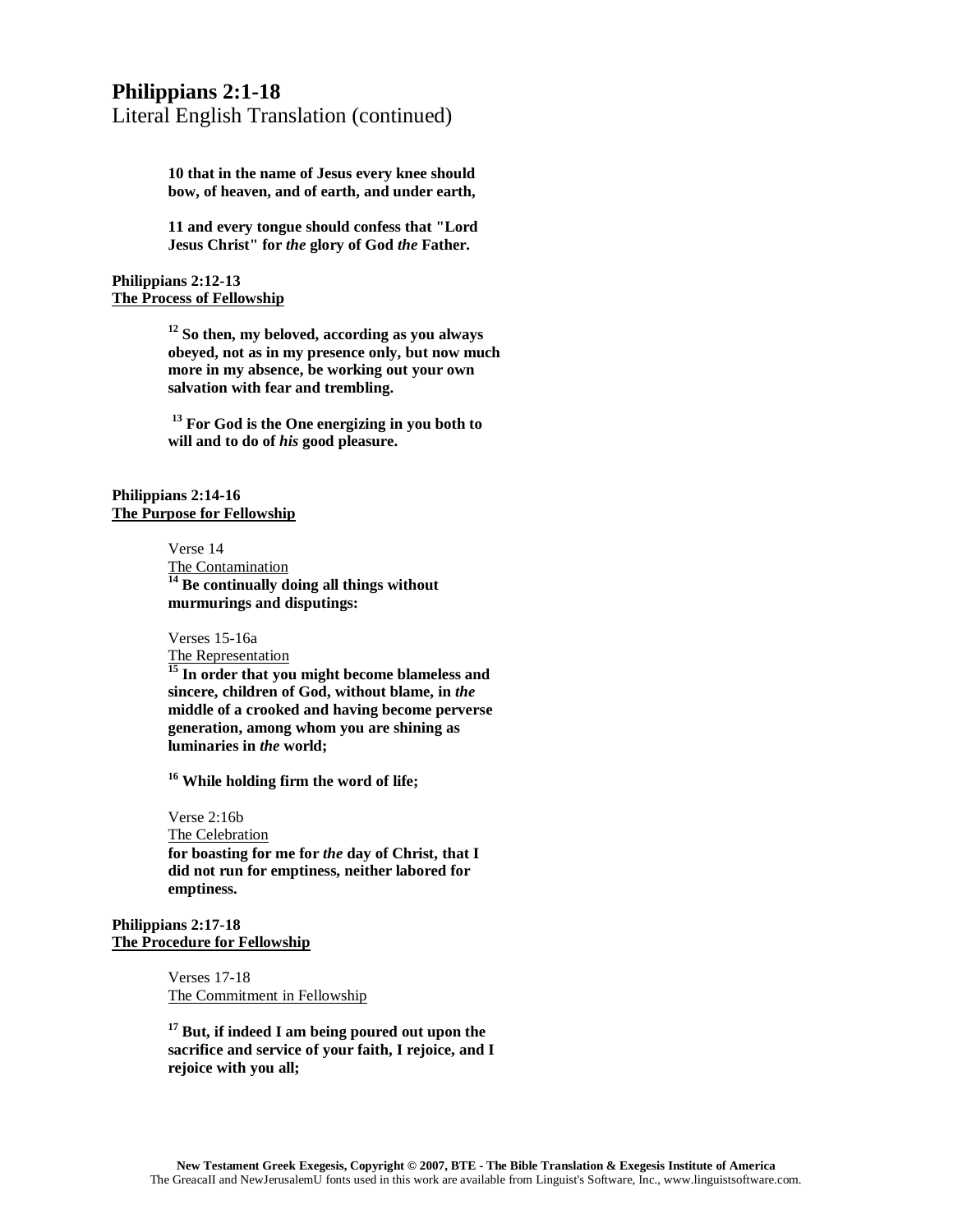# **Philippians 2:1-18** Literal English Translation (continued)

**<sup>18</sup> and the same** *cause* **also you yourselves rejoice and you rejoice with me.**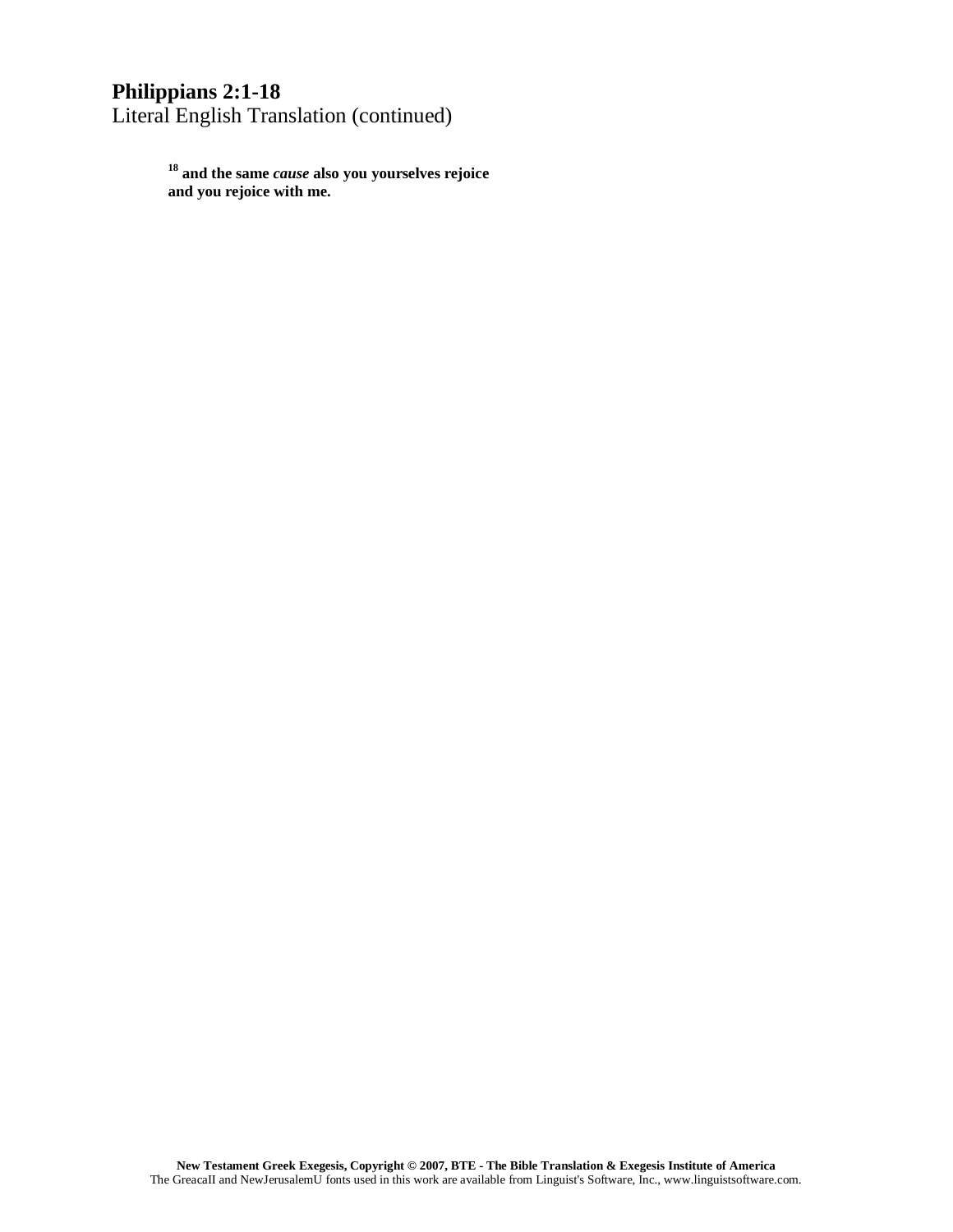Greek / English Interlinear

- $14$ ) πάντα ποιείτε χωρίς γογγυσμών και διαλογισμών, all things be doing without murmurings disputings, and
- $15$ )  $\tilde{\iota}\nu\alpha$ γένησθε άμεμπτοι καὶ ἀκέραιοι, τέκνα  $\Theta$  $\epsilon$ o $\hat{\upsilon}$ in order that you might become blameless sincere. children of God and

ἐν μέσῳ (μέσον) άμώμητα  $(\ddot{\alpha}\mu\omega\mu\alpha)$ γενεάς σκολιάς (without blame) in middle (middle) of generation crooked without blame

διεστραμμένης, έν οἱς Φαίνεσθε καὶ ώς φωστήρες έν and having become perverted, in which you are shining as luminaries  $in$ 

κόσμω, world,

16) λόγον ζωής έπέχοντες, είς καύχημα έμοι είς ήμέραν Χριστοῦ, boasting for me for word of life holding firm, for day of Christ, őτι οὐκ εἰς κενὸν ἔδραμον, οὐδὲ εἰς κενὸν έκοπίασα.

that not for emptiness I ran, nor for emptiness I labored.

17)  $\dot{a}\lambda\lambda$ σπένδομαι (ἀλλὰ) ∈ἰ καὶ έπὶ τῆ θυσία καὶ but  $(but)$ if indeed I am being poured out upon the sacrifice and

λειτουργία τῆς πίστεως ὑμῶν, χαίρω καὶ συγχαίρω πᾶσιν νμιν∙ of you, I rejoice and I rejoice with all service the of faith you;

 $(\delta \dot{\epsilon})$   $\alpha \dot{\nu} \tau \dot{\delta}$   $\kappa \alpha \dot{\iota}$ ὑμεῖς 18)  $\tau \dot{\sigma}$   $\delta'$ χαίρετε καὶ συγχαίρετε uol. the and (and) same also yourselves you rejoice and you rejoice with me.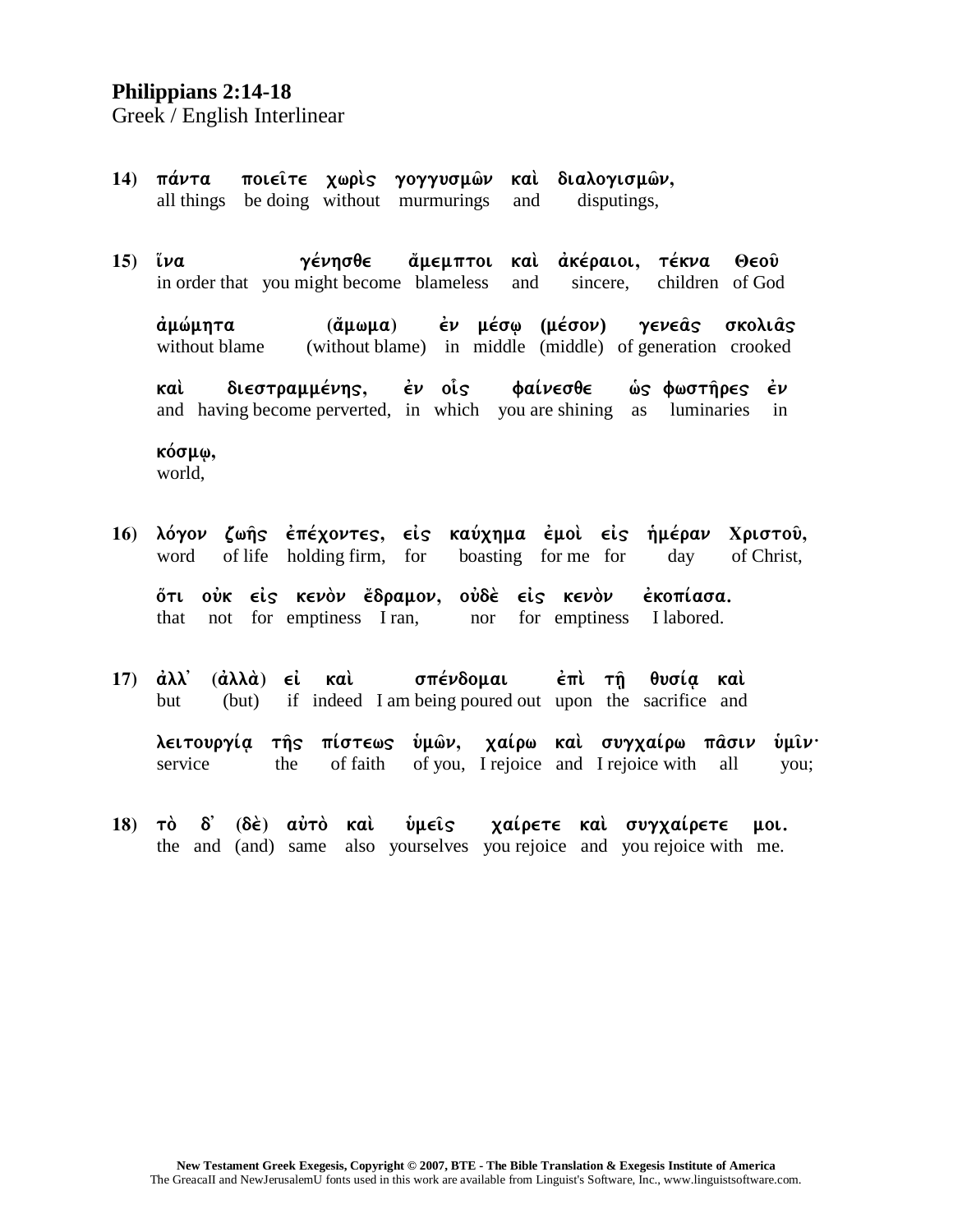Diagram

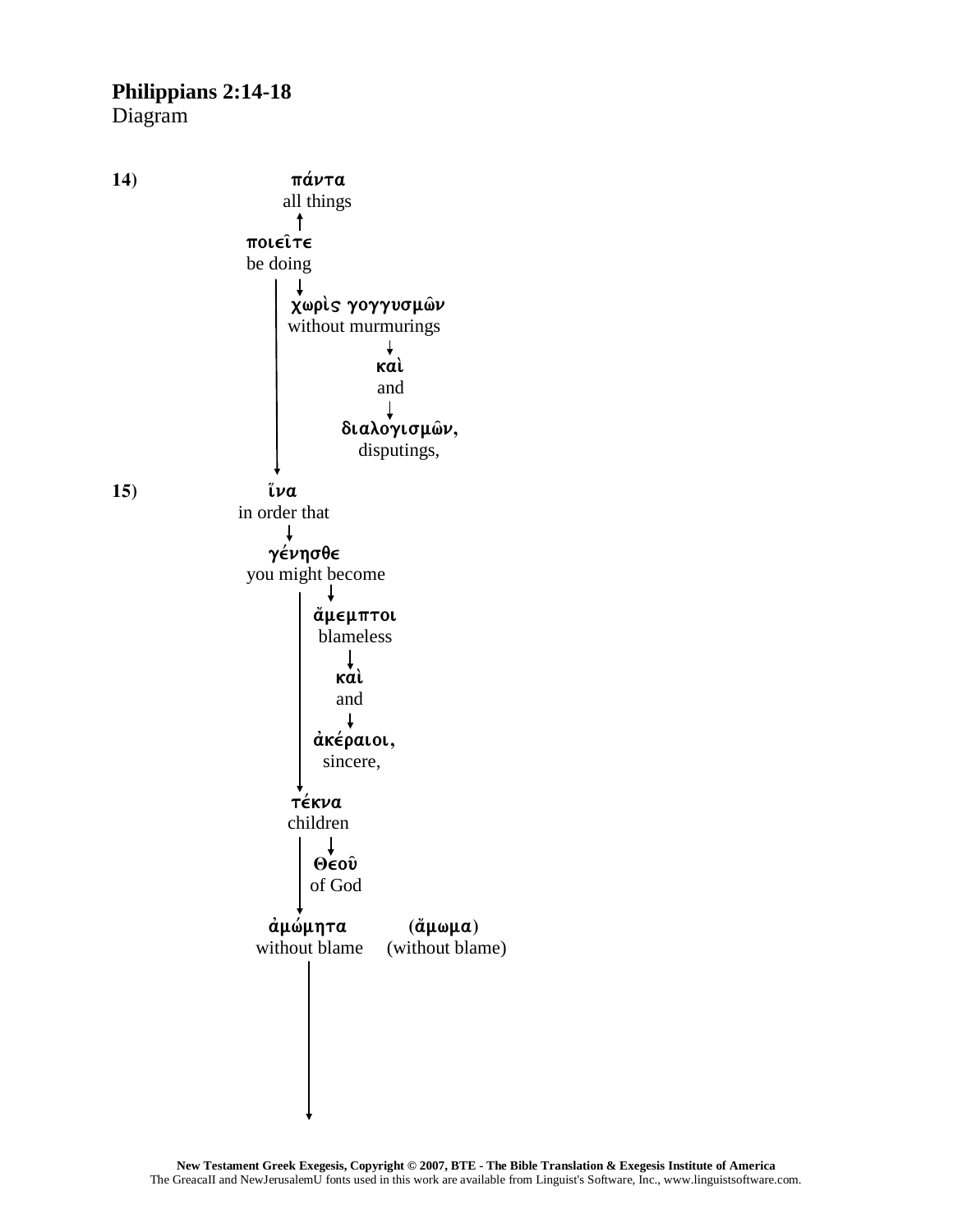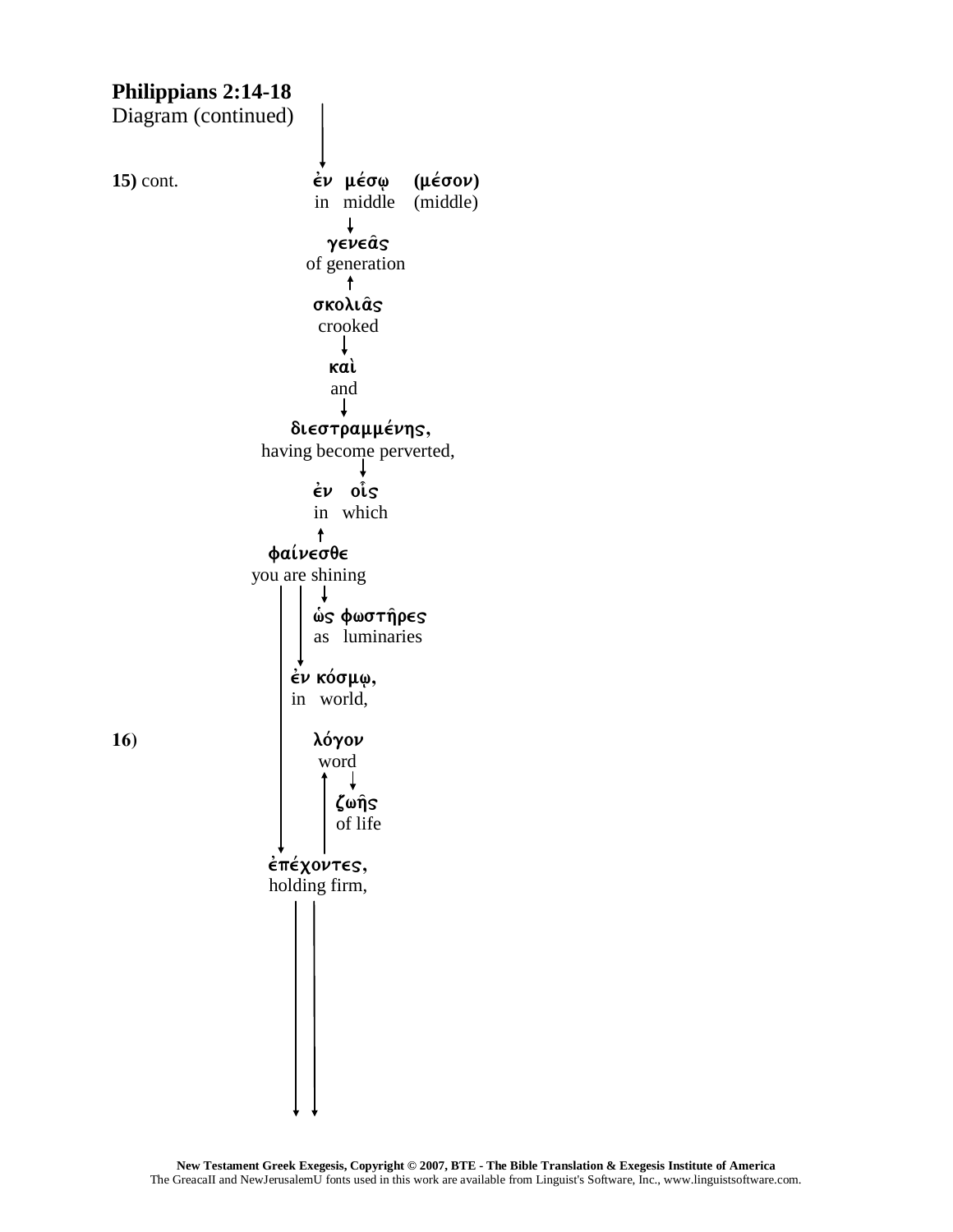Diagram (continued)

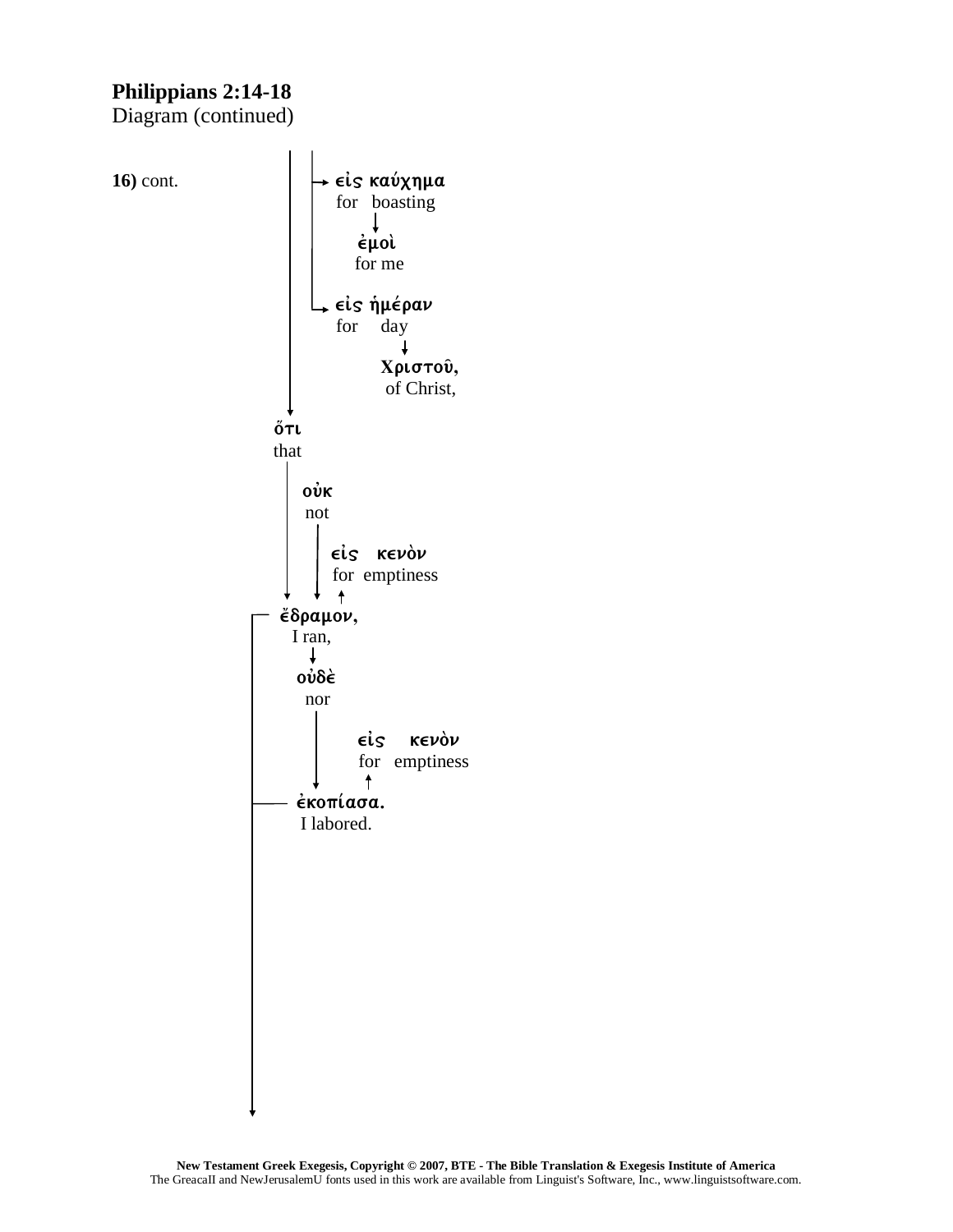